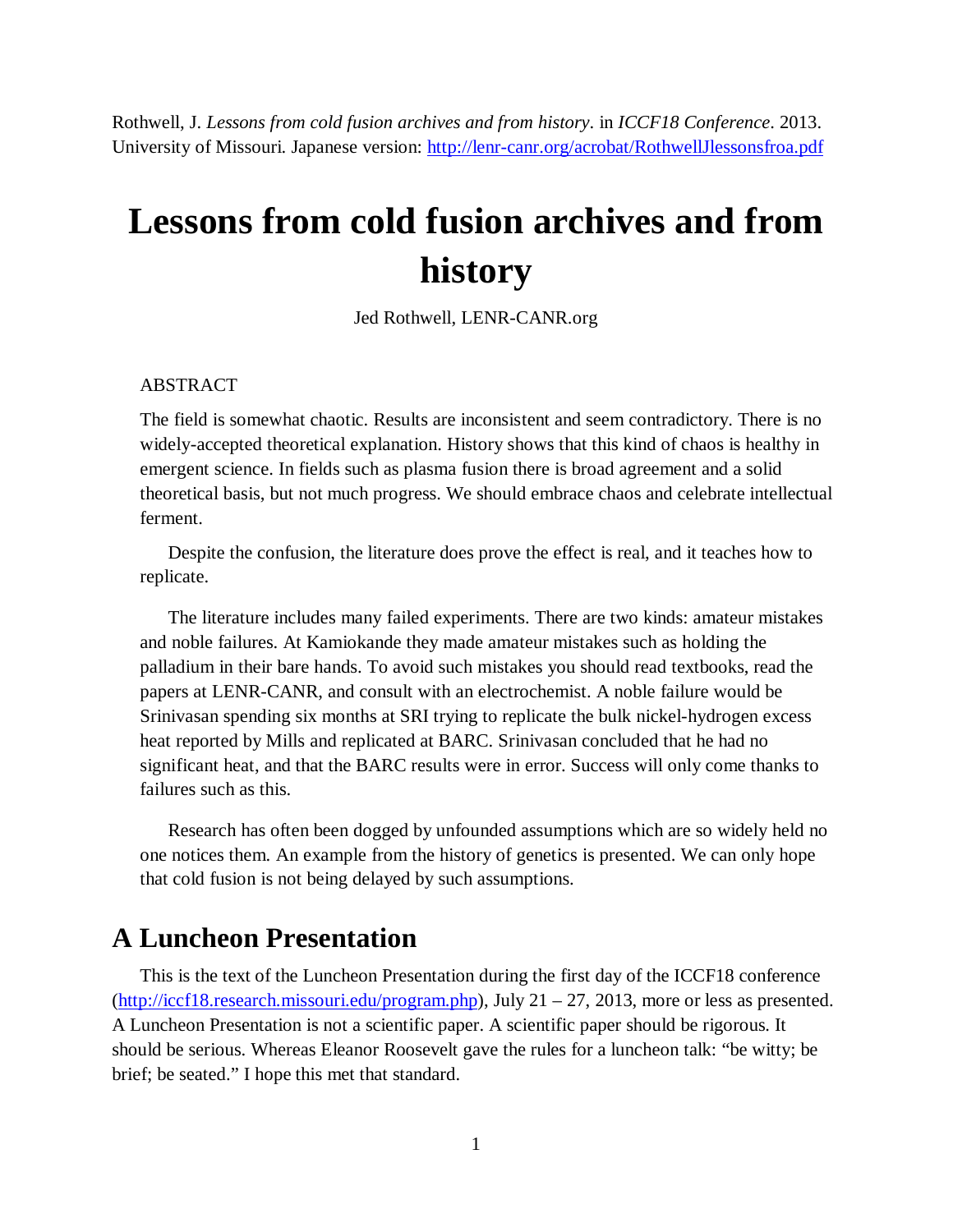This was generally well received. One member of the audience told me: "we did not realize you knew so much." It is not clear whether that is a complement or an insult, but I appreciate the sentiments.

## **Introduction**

There are about 2,000 documents at LENR-CANR.org, ranging from the sublime to the ridiculous. What can we learn from all these papers? I have not read them all but I have read hundreds, and I think these are the most important lessons:

- 1. Cold fusion is chaotic, and that is a good thing.
- 2. The literature *does* prove the effect is real and it teaches how to replicate. I will point out specific papers that show how to replicate.
- 3. This is a multidisciplinary subject. That means you better read the literature and consult with experts, or your experiment will fail.
- 4. Finally, the worst error you can make is an unexamined assumption.

## **CHAOS**

History shows that chaos, confusion and doubt are normal in emergent science. They are healthy. Here is wonderful description of Hahn and Meitner:

"Their early papers are a mixture of error and truth as complicated as the mixture of fission products resulting from the bombardments. Such confusion was to remain for long time a characteristicof much of the work on uranium."  $-E$ . Segré (Quoted by Mallove, p. 22) [\[1](#page-13-0)]

We should embrace chaos and celebrate intellectual ferment. In plasma fusion there is broad agreement and a solid theoretical basis, but they have not made much progress.

Make no mistake: cold fusion is still emerging. Yes, it has been 24 years by the calendar, but compared to plasma fusion this research is two months old. It has gotten roughly \$50 million since [1](#page-1-0)989, which is how much Uncle Sam spends on plasma fusion every two months.  $\frac{1}{1}$ 

History books sanitize the past. They hide the mistakes, the disputes and chaos that accompanied the birth of fission, and aviation, semiconductors, the laser, and many other breakthroughs. History books give you what I call the museum gallery illusion that the past was better than the present. When you spend an afternoon at the Metropolitan Museum of Art you may get the impression that all French painters in 1880 were consummate geniuses. Not true. For every Degas or Renoir there were dozens of third-rate artists. They never made it into the

<span id="page-1-0"></span> $1$  The plasma fusion FY 2012 budget was \$248 million. ITER is now expected to cost \$23 billion. http://articles.washingtonpost.com/2012-06-25/national/35461417\_1\_nuclear-fusion-iter-fusion-power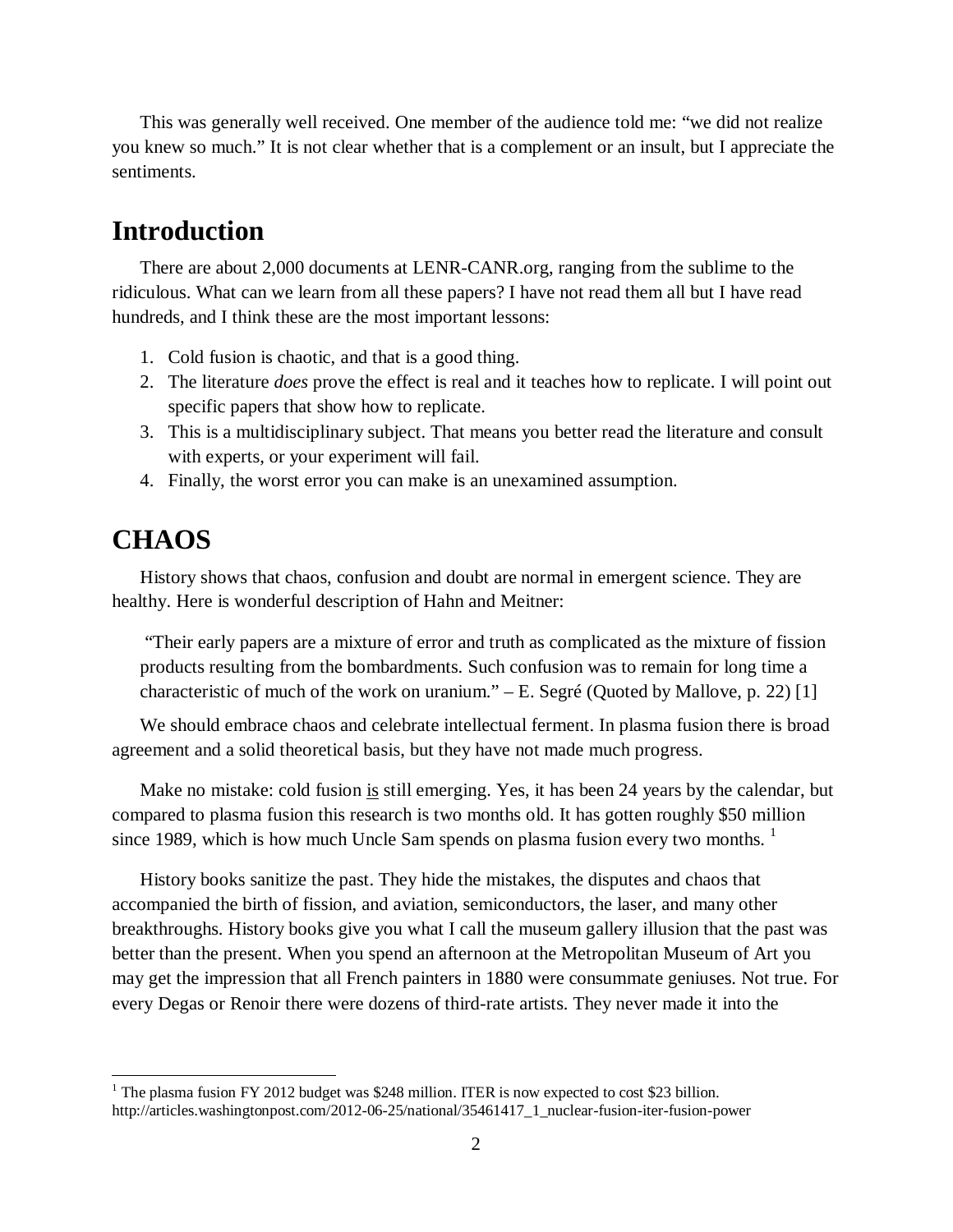museums. If you want great art, you must settle for lots of schlock art. If you want great science, you must settle for lots of schlock science, and also many *odd people*.

You need many wannabe great artists because you never know who has talent. The early sketches by van Gogh were skilled but no more creative or memorable than the early work of many forgotten artists. A young person destined to do great work may not be aware of her own latent abilities. Martin Fleischmann, when you and I knew him, was hard-working. Long after he retired he would get up every morning and spend hours in his bathrobe puttering around writing papers and graphing data. He was not always so diligent. He told me once: "When I first arrived in England as a refugee I was the laziest boy you ever saw. The laziest boy in Europe. I found myself penniless and living in an abandoned chicken house. I said to myself, 'if you don't get to work, go to school and make something of yourself you will spend the rest of your life in a chicken house.'" I suppose if there had been no war, Martin might have been the indolent son of a rich family all of his life.

### **COLD FUSION IS REAL**

The next lesson from the literature is that cold fusion is real. In September 1990, Fritz Will published a list of 92 researchers with positive results.[[2\]](#page-13-1) After people such as McKubre, Storms and Fritz Will himself published in 1990, the controversy should have ended. No other claim in the history of experimental science has been so widely replicated at such high signal to noise ratios yet still not believed.

Prof. Heinz Gerischer was a leading electrochemist and the Director of the Max Planck Institute for Physical Chemistry. He reviewed the evidence in 1991 and concluded "there [are] now undoubtedly overwhelming indications that nuclear processes take place in metal alloys." [[3](#page-13-2)] For a distinguished professor this is emphatic. "Undoubtedly overwhelming" is shouting through a megaphone. Most qualified experts I know who have read the literature agree that the effect is real. Most so-called skeptics have not read the literature. I will grant, science is not a popularity contest, but informed opinion should carry weight.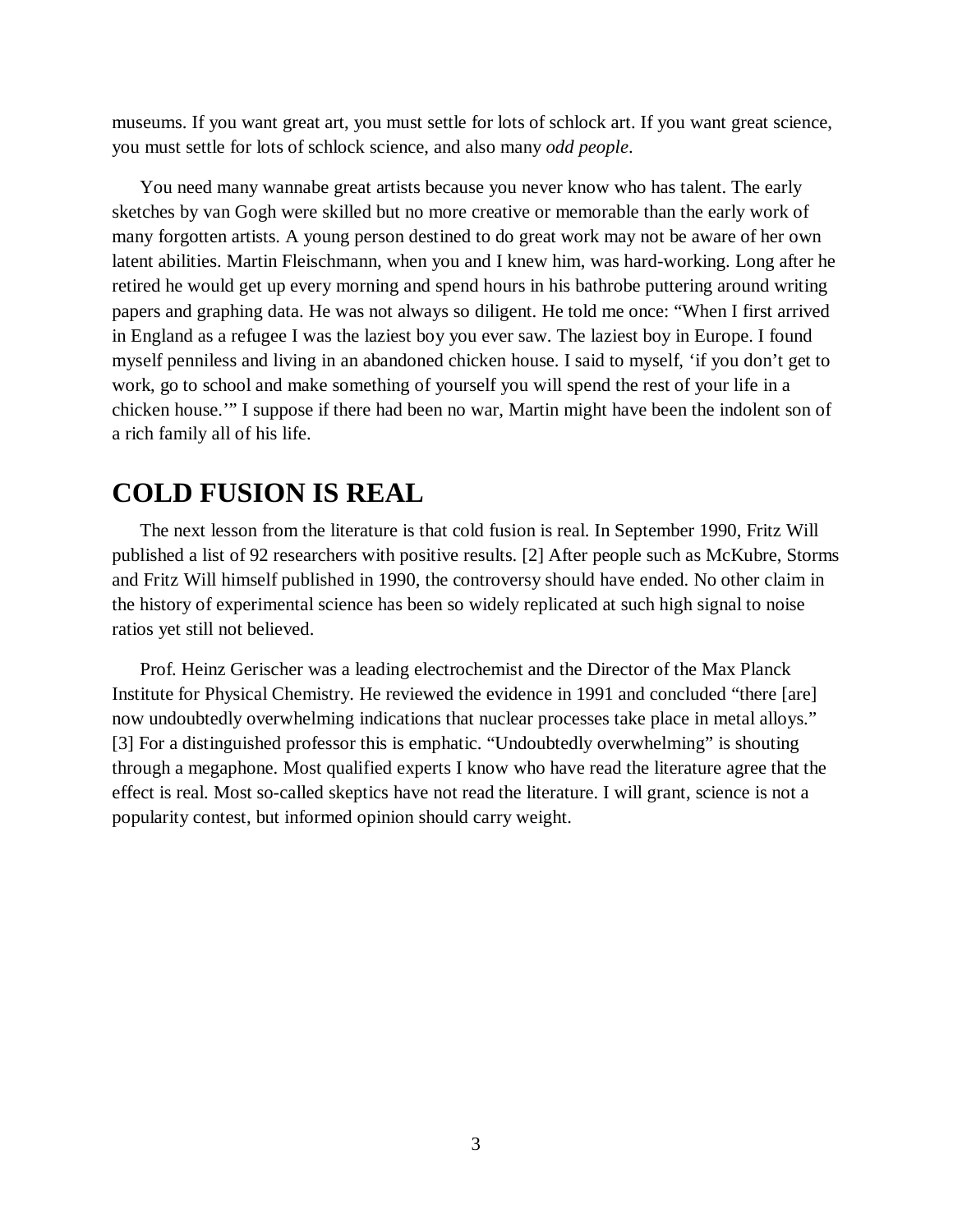

**Prof. Heinz Gerischer, Director from 1969 until 1987, Fritz-Haber-Institut der Max-Planck-Gesellschaft**

# Experts agree cold fusion is real



"There are now undoubtedly overwhelming indications that nuclear processes take place in metal alloys." - Prof. Heinz Gerischer, 1991

Graham Hubler recently said that we need: "either more reproducibility, proof positive that a nuclear process produces the heat, or a viable model, none of which we have at present." I disagree. I think the literature shows that cold fusion is more reproducible than the transistor was in the early 1950s. The tritium; and the heat correlated with helium; together are proof-positive that the effect is nuclear. Okay, we have no viable model, but two out of three ain't bad. I fear that Graham means to we must start over from scratch with every project to prove that cold fusion exists, like Sisyphus pushing the rock up the hill. If your funding agencies do not accept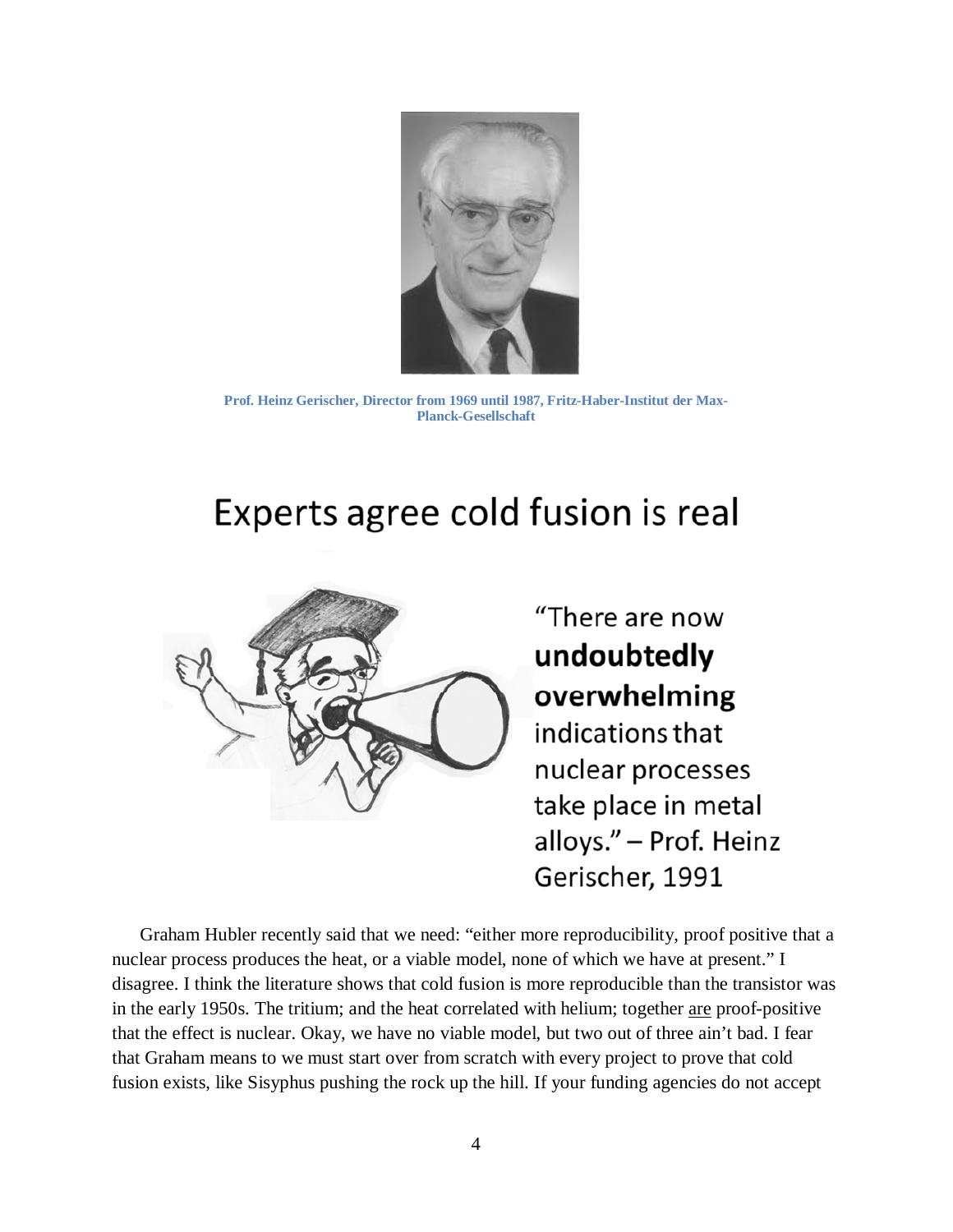the proof already published by Mike McKubre, they will not accept your proof either. You will have to wait for Rossi, I suppose.

# Proof positive it is nuclear

**Graham Hubler wants:** 

 $\checkmark$  More reproducibility. Better than transistors in 1954!

 $\checkmark$  Proof positive it is nuclear. Tritium, helium correlated with heat.

× A viable model . . . Two out of three isn't bad.



Sisyphus starting over from scratch

**Illustration by A. Rothwell**

## **HOW TO REPLICATE COLD FUSION**

Not only is cold fusion real, but the literature does teach how to replicate. And I am going to teach you how to replicate, in the next five minutes. There are many valuable papers about this. I like these:[[4\]](#page-13-3) [\[5](#page-13-4)] [\[6](#page-13-5)]

Miles, M. and K.B. Johnson, *Anomalous Effects in Deuterated Systems, Final Report.* 1996, Naval Air Warfare Center Weapons Division.

Cravens, D. *Factors Affecting Success Rate of Heat Generation in CF Cells.* in *Fourth International Conference on Cold Fusion.* 1993. Lahaina, Maui: Electric Power Research Institute 3412 Hillview Ave., Palo Alto, CA 94304.

Storms, E., *How to produce the Pons-Fleischmann effect.* Fusion Technol., 1996. **29**: p. 261.

The Miles paper is a masterpiece. It is famous because it shows the correlation between helium and heat. But, what grabbed my attention is here, in Table 10: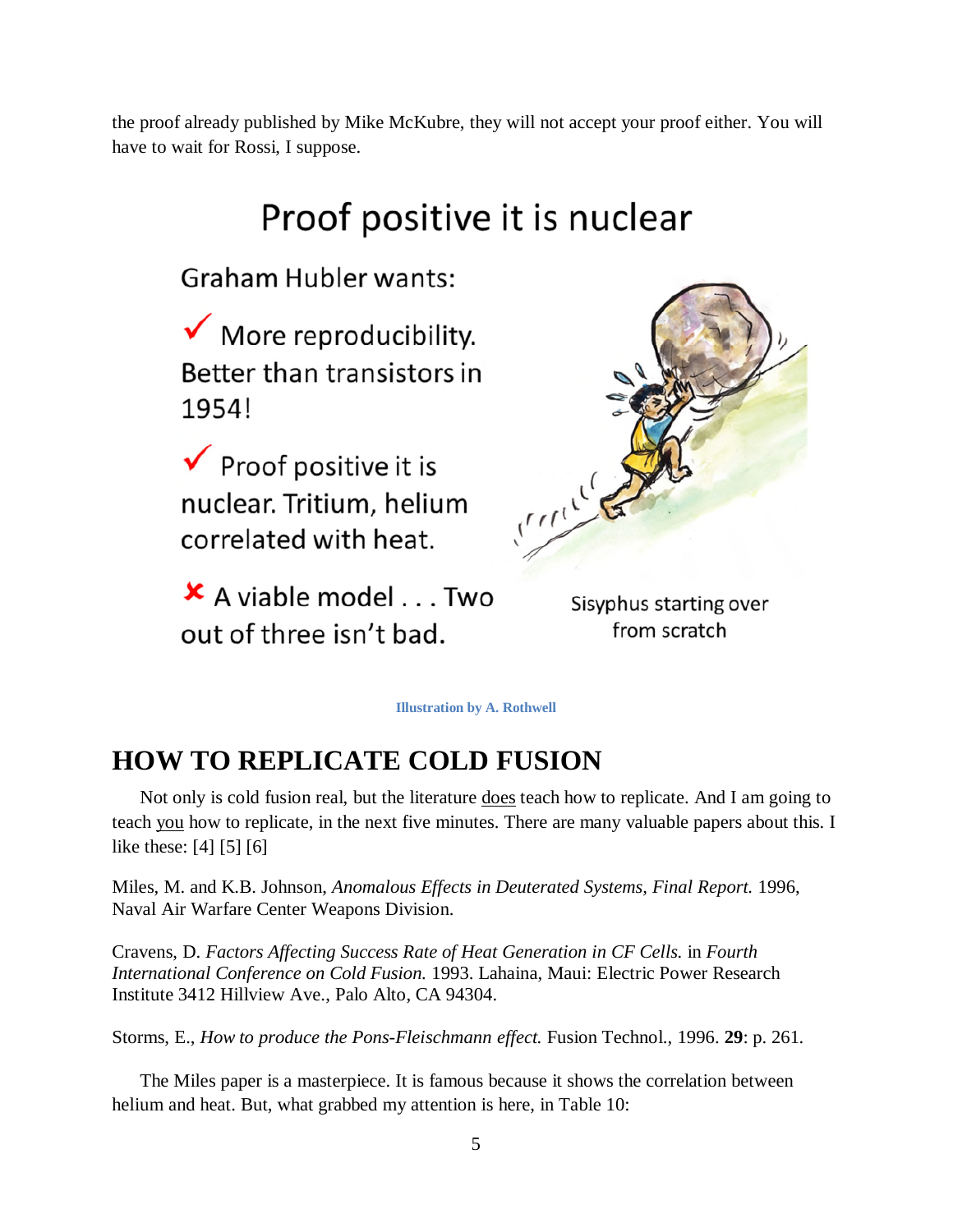|                        |        |                    | Px/V.                    |                        |
|------------------------|--------|--------------------|--------------------------|------------------------|
| Source                 | d, cm  | V, cm <sup>3</sup> | W/cm3                    | Success ratio          |
| NRL Pd-B (0.75%)       | 0.6    | 0.57               | $0.6$ NR                 |                        |
| NRL Pd-B (0.75%)       | 0.25   | 0.12               | 2.1                      |                        |
| NRL Pd-B (0.50%)       | 0.40   | 0.25               |                          | ∘worked okay           |
| NRL Pd-B (0.25%)       | 0.40   | 0.25               | 0.8                      | 2/2                    |
| JM Pd                  | 0.63   | 0.36               | 1.4                      | 9/14                   |
| JM Pd                  | 0.63   | 0.67               | 0.3                      | 1/1                    |
| JM Pd JM               | 0.40   | 0.20               |                          |                        |
| $(F/P)$ Pd             | 0.20   | 0.038              | 3.1                      | $(F/P)^s$ is           |
| $JM(F/P)$ $Pd$         | 0.10   | 0.012              | $14.0$ <b>DeSt</b> $1/1$ |                        |
| JM Pd                  | 0.10   | 0.02               | 15.0                     | 3/7                    |
| JM Pd-Ce $(F/P)$       | 0.41   | 0.25               | 1.1                      | 2/2                    |
| NRL Pd                 | 0.40   | 0.25               | 0.4                      | 1/2<br>(2/5)           |
| Tanaka Pd (Sheet)      |        | 0.05               | Okay<br>1.2              | 1/3                    |
| NRL Pd                 | 0.40   | 0.25               | $\mathbf{0}$             | 0/4                    |
| NRL Pd-Ag              | 0.42   | 0.21               |                          | <b>Misc. sources</b>   |
| <b>IMRA Pd-Ag</b>      | 0.40   | 0.20               | 0                        |                        |
| <b>WESGO Pd (1989)</b> | 0.14   | 0.09               | did<br>$\overline{0}$    | not <sup>on</sup> work |
| Pd/Cu                  | (0.63) | 0.02               | $\mathbf{0}$             | 0/2                    |
| John Dash Pd (sheet)   |        | 0.04               | 0                        | 0/2                    |
| Co-deposition (1992)   | (0.63) | 0.002              | 75                       | 2/34                   |

This compares the performance of palladium from different sources. It shows that material is critical to success. The NRL material was pretty good, Johnson Matthey was the best, and palladium from miscellaneous sources at the bottom did not work. In the Johnson Matthey section, the three shown in red here worked spectacularly well, producing 3 to 15 watts per cubic centimeter, which is about 10 times better than the others: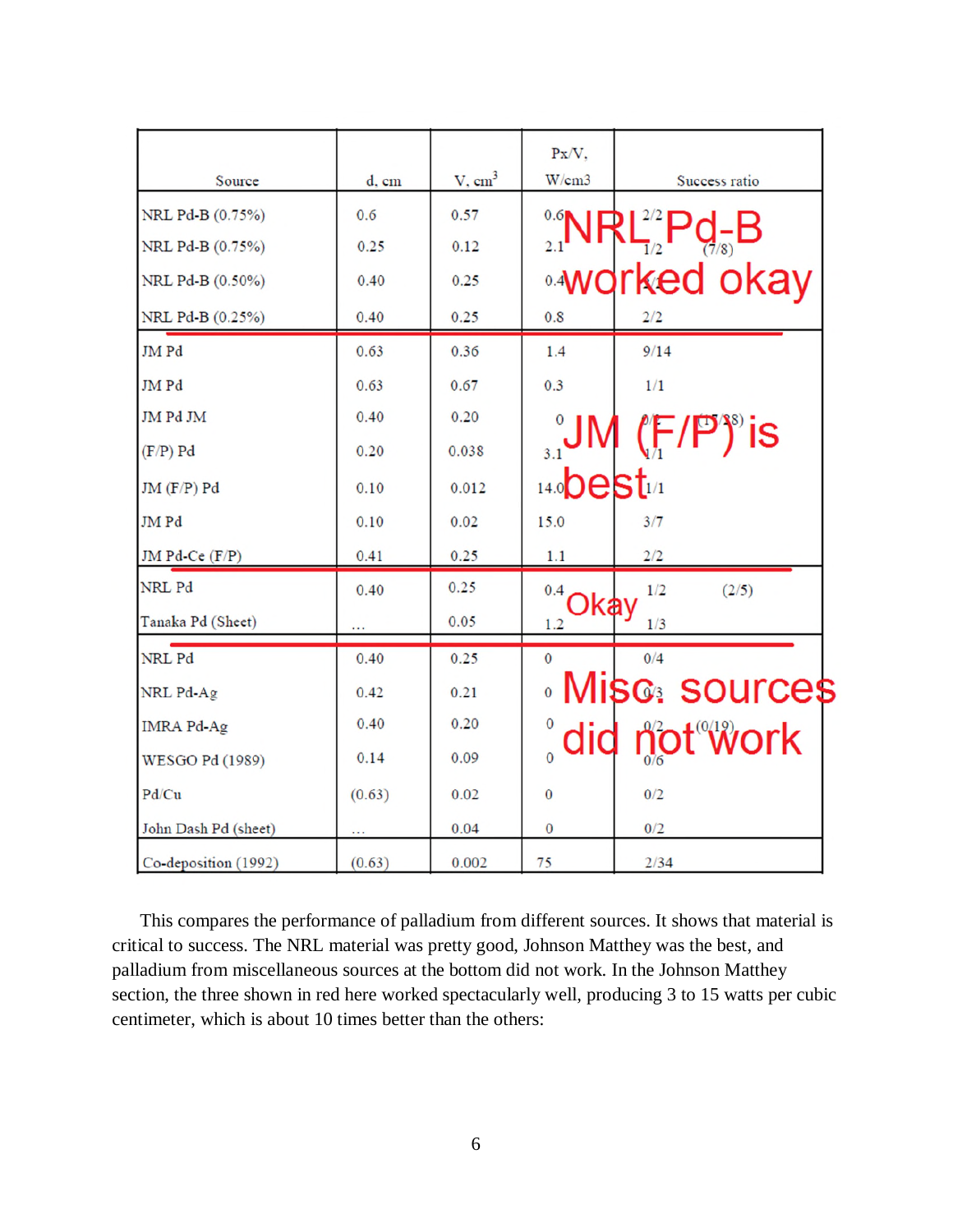|                  |       |                    | $Px/V$ , |  |
|------------------|-------|--------------------|----------|--|
| Source           | d, cm | V, cm <sup>3</sup> | W/cm3    |  |
| NRL Pd-B (0.25%) | 0.40  | 0.25               | 0.8      |  |
|                  |       |                    |          |  |
| <b>JMPd</b>      | 0.63  | 0.36               | 1.4      |  |
| JM Pd            | 0.63  | 0.67               | 0.3      |  |
| <b>JM Pd JM</b>  | 0.40  | 0.20               | $\Omega$ |  |
| $(F/P)$ Pd       | 0.20  | 0.038              | 3.1      |  |
| JM (F/P) Pd      | 0.10  | 0.012              | 14.0     |  |
| <b>JM Pd</b>     | 0.10  | 0.02               | 15.0     |  |
| JM Pd-Ce (F/P)   | 0.41  | 0.25               | 1.1      |  |
| NRL Pd           | 0.40  | 0.25               | 0.4      |  |

This notation JM(F/P) means "Johnson Matthey palladium provided by Fleischmann and Pons." Fleischmann himself handed over these two cathodes to Miles. Johnson Matthey gave Miles the other one from the same stock. Miles told me this was the best palladium he ever used. So, I asked Martin about it. Here is our conversation as I recall it many years later:

JR: "Mel says you gave him the cathodes that work so well."

MF: "Yes, I handed out many samples, to Mel and to others. Here's the thing. When Uncle Martin gives you palladium, it works! When other people give you palladium, it doesn't work. What does that tell you?! Hmmmm?"

JR: "It tells me the secret is in the material. So how did you know what material to use?"

MF: "I didn't know! I asked my friends at Johnson Matthey."

Martin told Johnson Matthey he wanted to load palladium with hydrogen to high levels, and they recommended the palladium-silver alloy they had developed in the 1930s for hydrogen filters. The people at BARC and NASA later used that material as is, inside of Milton Roy hydrogen purifiers. They reported it worked well.

Okay, you start with the recommended palladium. Then you prepare it by various methods such as polishing the surface and doing electrolysis at low power to condition the metal. When Fleischmann and Pons went to France with Toyota, they improved their methods of preparation. The methods were hush-hush, *but we know what they are*. Because, at ICCF4, Dennis Cravens described his methods. Fleischmann said: "That's my favorite paper. Dennis revealed our secrets! That's just what we do!" So, to learn how to prepare the palladium, read Cravens.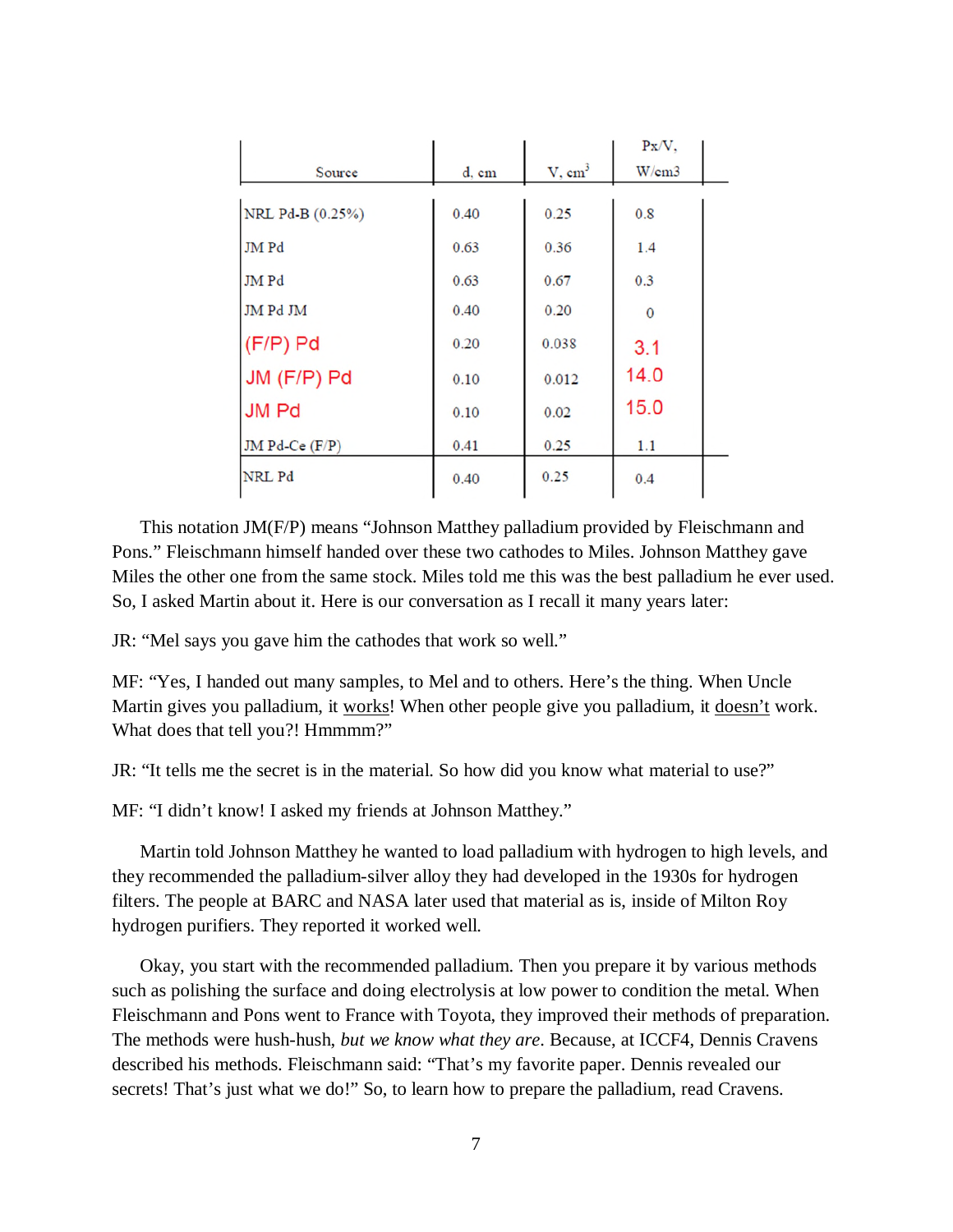This brings us to the third paper, by Ed Storms. This teaches how to recognize good material. That is, how to winnow it out. This study began when the Tanaka Precious Metals Company sent Ed 90 foil cathodes. Ed devised a series of tests to separate the good ones from the bad ones, and methods to coax them into working better. These methods include some of the one Cravens recommended" Polish to a mirror finish; wash with acetone; after washing "do not touch with fingers or tissue paper," And load slowly. Ed also described several ways to test a cathode as he prepared it, to predict how well it will work. For example, he wants to know if the palladium is weak, so he looks for cracks, and he uses a handheld micrometer to measure how much the palladium swells up during initial loading. He rejects palladium that swells more than 2%. Ed tested the 90 cathodes and he found 4 that passed all tests. These four produced robust heat. They worked repeatedly. It took Ed about a year to test all 90 samples.

So, there you go! That is how you replicate. Ask Johnson Matthey for 90 pieces of hydrogen filter palladium. Master the techniques described by Cravens. Then, spend a year of your life testing them. With any luck you will find a few that work. If you don't, get another 90 and start over.

I said I would show you how to do cold fusion. I did not say it was easy.

Fleischmann and Pons's work in France – using Johnson Matthey palladium and the techniques described by Cravens – culminated in spectacular results. In experiment 3 they got 294 MJ of excess energy at 101 W. In experiment 4 they got 250% excess.[[7\]](#page-13-6) These results might have been the making of cold fusion. They might have convinced the world that the effect is real. Alas, the opportunity was squandered. This project collapsed, I was told, because of greed and politics. That rock rolled down the hill, a recurring theme in this field.

### Fleischmann and Pons results in France

| Experiment                     |              | o        |          | 4         | 5        |
|--------------------------------|--------------|----------|----------|-----------|----------|
| Cathode                        | Pd           | Pd       | Pd       | Pd        | Pd       |
| Rod size, mm                   | 100x2        | 100x2    | 100x2    | 100x2     | 100x2    |
| Anode                          | Pt coil      | Pt coil  | Pt coil  | Pt coil   | Pt coil  |
| Electrolyte: 0.1M              | LiOD         | LiOD     | LiOD     | LiOD      | LiOD     |
| Electrolyte, mL:               | 90.7         | 90.0     | 90.6     | 97.0      | 97.0     |
| Expt time, days                | 94           | 134      | 158      | 123       | 123      |
| Pwr <sub>excess</sub> /W/4.2hr | $-0.1$       | $-0.6$   | 101      | 17.3      | 13.8     |
| Total energy, MJ               | $-0.0$       | $-5.5$   | 294      | 102       | 0.3      |
| % excess power                 | $\mathbf{0}$ | $\Omega$ | 150(30d) | 250 (70d) | $\Omega$ |

Roulette, T., J. Roulette, and S. Pons. Results of ICARUS 9 Experiments Run at IMRA Europe. in ICCF6 Test 3: 158 days, including 30 days at 101 W, 294 MJ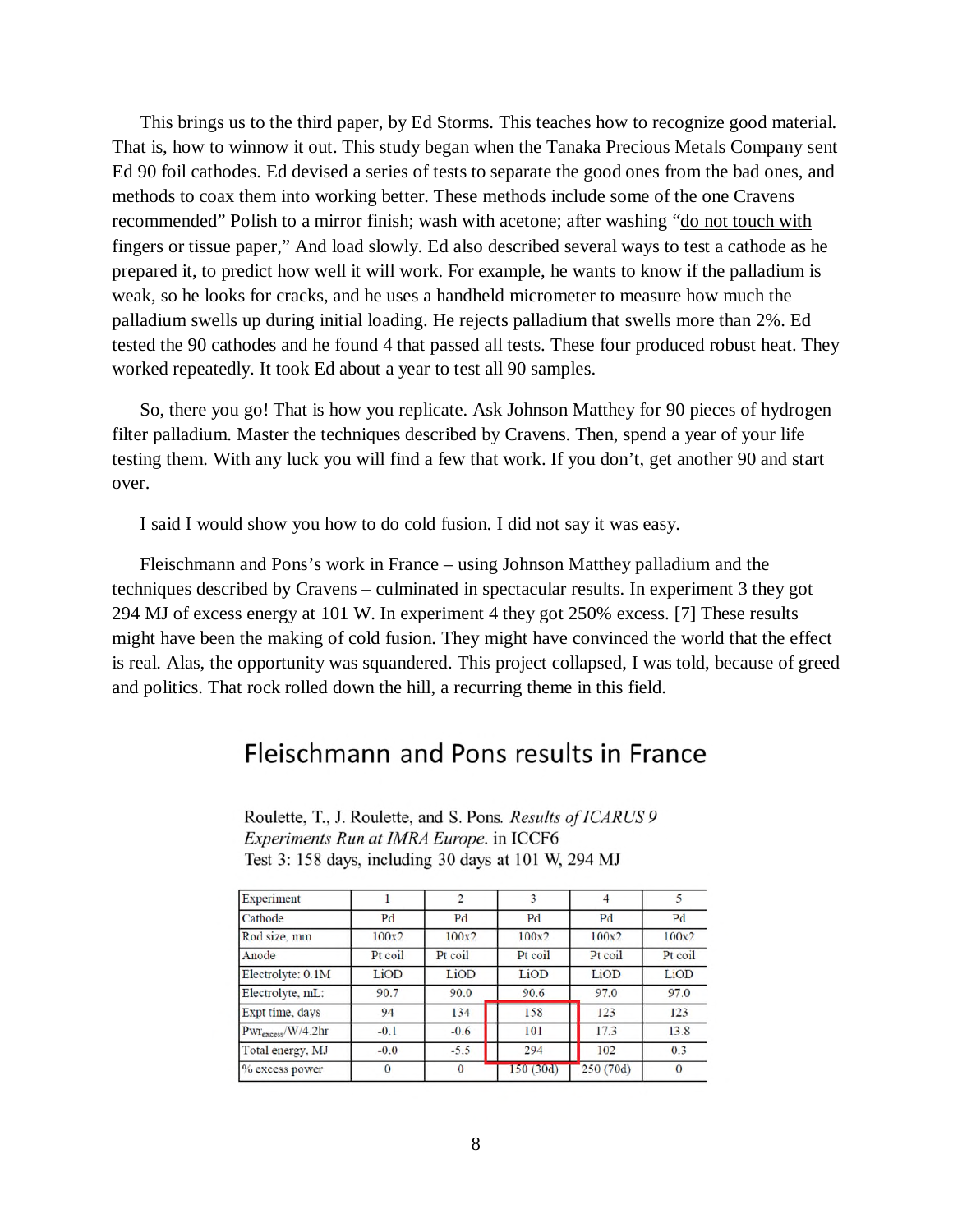# Cold fusion projects often end badly

- IMRA program in France closes despite success.
- Uncle Martin unable to buy J-M Pd.
- Melvin Miles demoted from Distinguished Fellow of China Lake to stock room clerk.



#### **Illustration by A. Rothwell**

After Martin retired, he and I tried to buy some of the hydrogen filter palladium. Johnson Matthey told us they had changed the method of manufacturing it.  $2$  They offered to make us a kilogram of the old stuff for \$50,000. Martin and I did not have that kind of money. We asked several researchers if they would like to go in with us, but no one expressed interest. By that time Violante was learning how to make reliable cathodes. I suppose he is gradually rediscovering secrets that Johnson Matthey has known for 80 years. Another rock, another hill. Uncle Martin did not get a chance to hand out more palladium, and we never found out whether other people could replicate those spectacular results from France.

The work by Mel Miles also ended badly. When the Navy found out what he was up to, they demoted him from Distinguished Fellow of the Institute to a menial job as a stock room clerk. So he retired.[[8\]](#page-13-7)

### **FAILED EXPERIMENTS**

Continuing our tour of the dark side, let us look at some failed experiments. There are hundreds in the literature. It is not pleasant reading about them, but you should try to understand

<span id="page-8-0"></span><sup>&</sup>lt;sup>2</sup> They no longer melted the metal under cracked ammonia. Fleischmann and Miles felt that the ammonia might be important. The newer hydrogen filter palladium might work. It has not been tested as far as I know.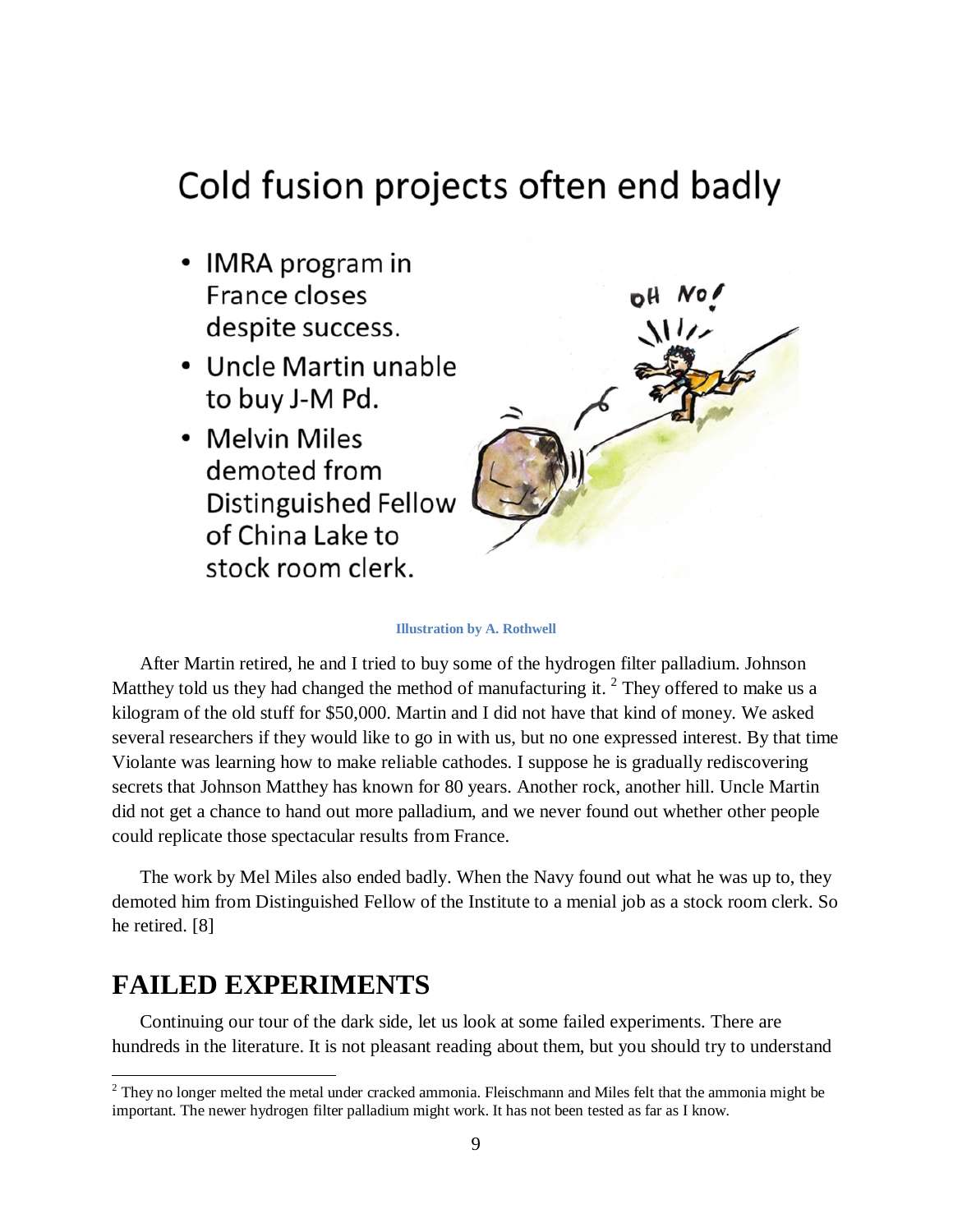what went wrong. Let us look at two examples: Srinivasan, and Kamiokande. The people at BARC did many fine experiments. They produced definitive results, especially with palladium. Their results with nickel light water cells are a puzzling mix of success and failure. Srinivasan led three tests:

#### **Srinivasan's Ni-H Experiments**

Series 1. BARC (1992). Produced excess heat and tritium

Series 2. SRI (1994) Srinivasan visited SRI and tried to replicate Series 1. After six months of effort, he concluded that the excess heat was caused by recombination. He admitted it was a mistake. This is a noble failure.

Series 3. BARC. (1996) Back in India, in these tests they made no attempt to measure heat, only tritium. Tritium was again detected, but not at levels as high as the first series. Here is what else they found:

The tritium kept vanishing in a "sawtooth fashion." The authors wrote: "A close scrutiny of our sampling, distilling, and counting techniques confirms that the decrease in tritium level is genuine and not attributable to any artifact. We are strongly tempted to suggest that there is an as yet unidentified mechanism periodically 'cleansing' the electrolyte of tritium." [\[9](#page-13-8)] These results are as confusing as Hahn and Meitner's were in the 1930s.



The literature is full of weird results like this one. They cannot all be right, but unless you have a magic touchstone, you can't tell which is right and which isn't. Theory is no guide. This is frustrating. But I think it is wonderful. I'll bet you don't see stuff like this at plasma fusion conferences.

#### **Kamiokande (1990-91)**

In these studies, the particle detection was superb. Unfortunately, electrochemistry was treated as an afterthought. In 1990 and '91, they did two sets of tests. They used a total of 50 cells, including gas loaded and electrochemical ones, plus Portland cement made with heavy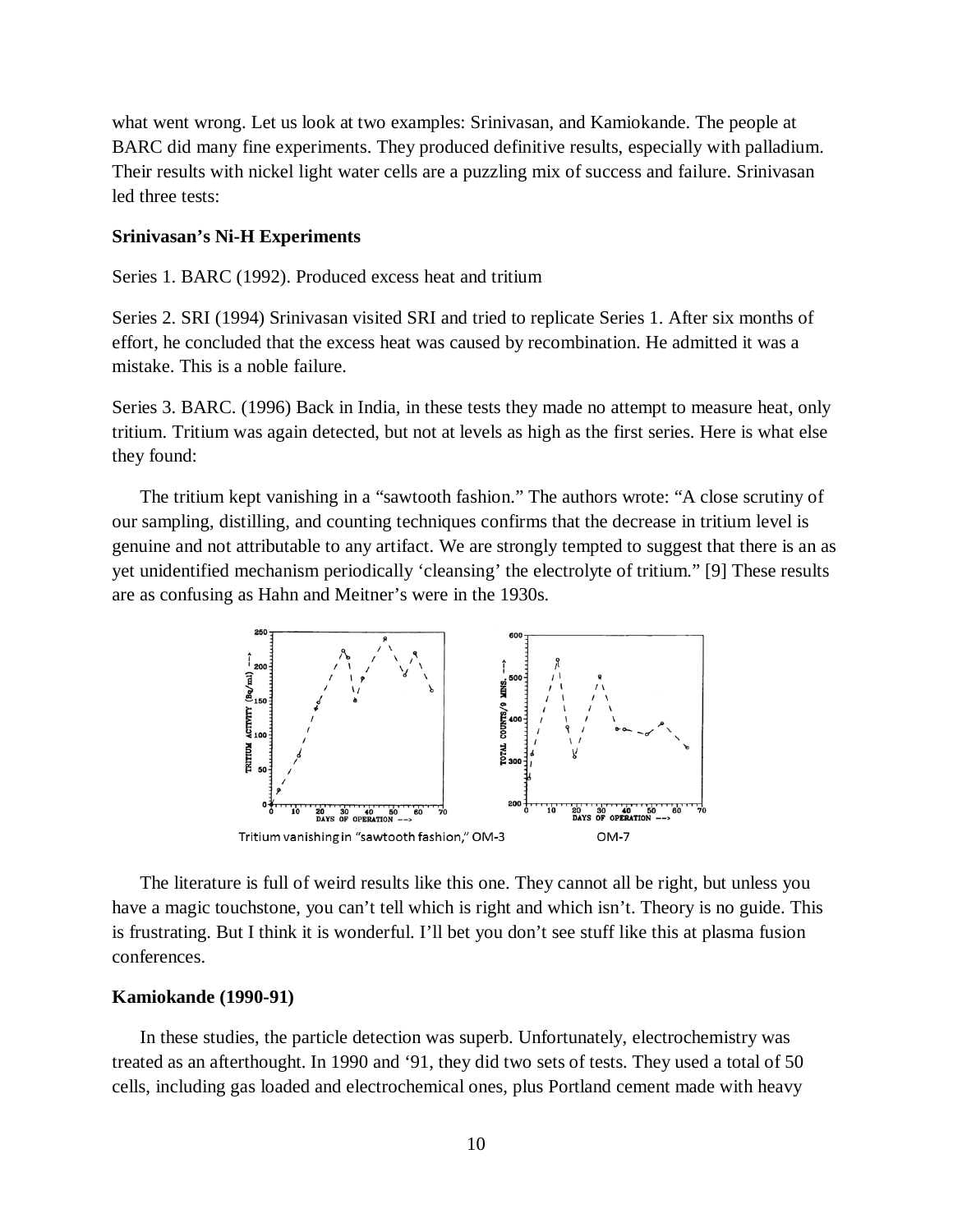water. The graduate thesis by Ishida devotes 120 pages to particle detection but only a few pages to the cells.[[10\]](#page-13-9) It says "the whole preparation of electrolytic cells was entrusted to groups from BYU and Texas A&M." I have not found a description of the electrochemistry in the published papers. Years after the tests, I spoke with American and Japanese electrochemists who heard about the project. This is what they told me:

- Texas A&M sent instructions along with the cells; i.e. what voltage to use, how to prepare the cathodes. The researchers at Kamiokande apparently ignored these instructions.
- All cells were run on the same circuit, even though the anodes and cathodes were of different sizes and shapes. The cells were wired electrically in series at first, until one cell failed. Then they were rewired in parallel.
- The cells were run at high voltage from the start, because the researchers wanted to get on with the experiment quickly. You are supposed to gradually ramp up, as Cravens and Storms said.
- The researchers were shown on national TV pulling out a cathode with their bare fingers, waving it at the camera, and then putting it back. This contaminates the cathode. The Japanese electrochemists watching this were aghast.[[11\]](#page-13-10) Again, Cravens, Storms or any electrochemist would have warned them not to do this.
- They employed no diagnostics other than neutrons; they did not attempt to measure excess heat or loading.
- They did not ask Mizuno or any other electrochemist to assist.

From an electrochemist's point of view, these people were trying to tune a piano with a sledgehammer. McKubre described this experiment as "a profligate squandering of resource and opportunity." He said: "With a little more thought and care, a little less hubris, and the inclusion of just one electrochemist, this could have been a crucial one-off experiment." Ikegami described this as "fishing in a dry hole." It is unlikely any of these cells produced a cold fusion effect.

The key lesson is: read the textbooks, read the literature, consult with experts. Most of the failed experiments went off the tracks because the researchers did not do their homework. It really is that simple.

As I said, Fleischmann asked Johnson Matthey to recommend palladium. John Bockris once said to me: "I am not an expert in calorimetry, so I scouted out the best expert in Texas and asked him visit our lab. He came, looked at the apparatus and the data, and then he laughed and said: 'You don't need <u>me; anyone can measure that much heat</u>!'" If Fleischmann and Bockris felt comfortable asking others for help, you should too.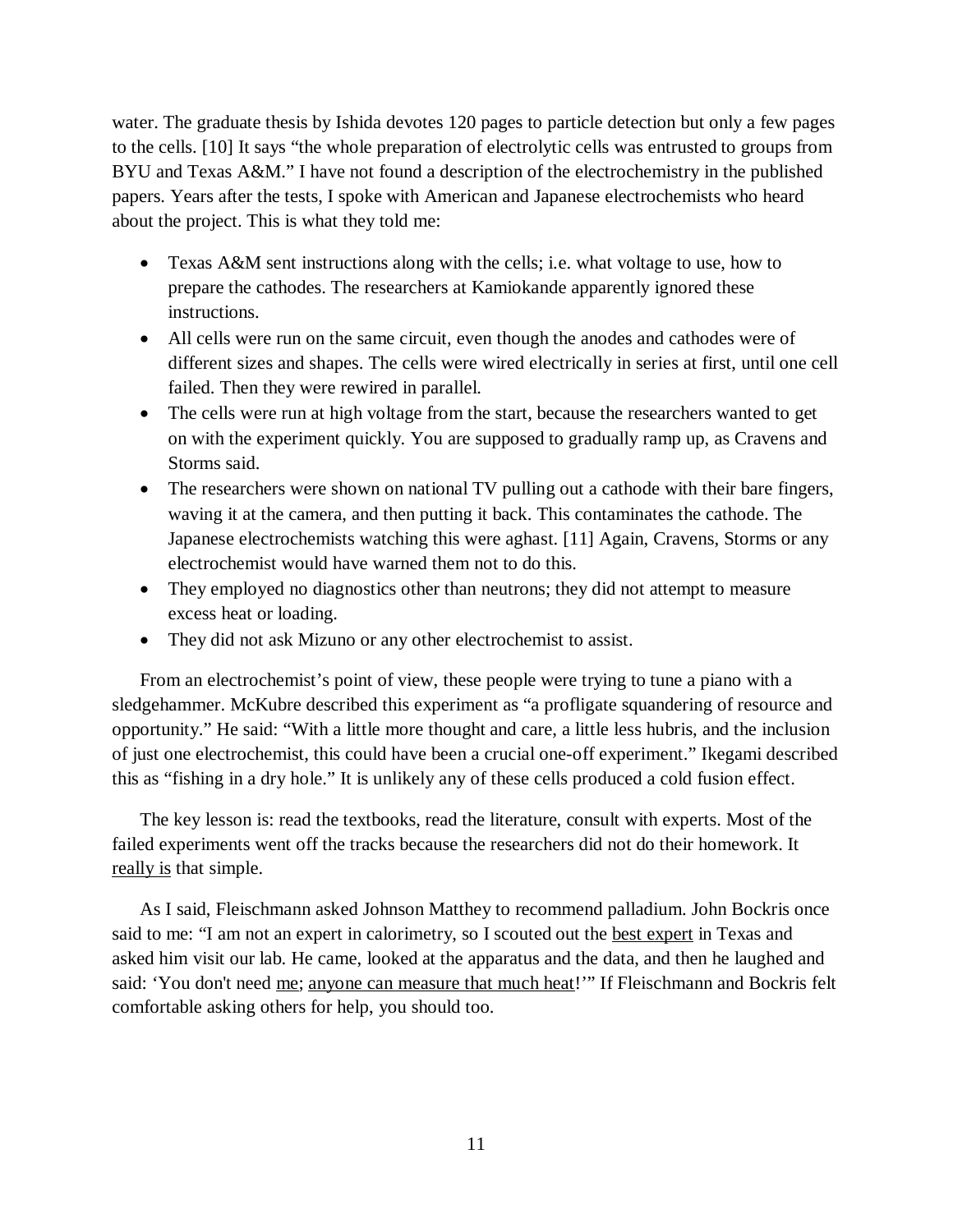## **UNFOUNDED ASSUMPTIONS**

Finally, let us look at the unfounded assumption. As I said, the most egregious error is not doing your homework. The most pernicious error is the unfounded assumption. That is, an assumption so widely held and taken for granted that no one notices it. Here is a fascinating example from the history of biology.

## Search for genome 1900 - 1952

- Laws of genetics were well understood, BUT the physical location of genes was a mystery.
- Genes were thought to be in protein because nucleic acid was "too simple" (I. Asimov).
- People thought that complex information storage calls for complex media. This was an unfounded assumption.

There was a half-century struggle to determine where the genetic code is stored. By 1900, people knew the laws of genetics. They learned them from observations of fruit flies and other species. Quoting a textbook from 1916: "we may reasonably suppose" that "in the chromosomes is found the material basis of every inherited character." Elsewhere it says "we assume" that a particular characteristic is governed by two different genes which may be in different chromosomes.  $3$  [[12\]](#page-13-11) They knew a lot, and they also knew the limits of their knowledge. Textbooks emphasized that they did not know the physical nature of the gene, and they were speculating about it.

The first question was: Are genes stored in proteins, carbohydrates, or the nucleic acid? Most experts concluded it must be in proteins. Why? Because protein is complex and varied. The acid was ruled out because it seemed, quote: "too simple."  $[13]$ <sup>[4](#page-11-1)</sup> Too "boring."<sup>[5](#page-11-2)</sup>

<span id="page-11-0"></span><sup>&</sup>lt;sup>3</sup> Castle: "One mechanism will now suffice for all kinds of inheritance, this mechanism being found in the chromosomes. In them, we may reasonably suppose, is found the material basis of every inherited character. When the inheritance is of the simplest kind, involving presence or absence of color or some similar character, we assume that a genetic change has occurred in a single, definite locus in a particular chromosome, and that this single change is responsible for the observed inherited variation. Other characters depend on two or more genes, which may lie at different loci in the same chromosome, or even in different chromosomes. . . ."

<span id="page-11-1"></span><sup>&</sup>lt;sup>4</sup> "Too simple" Asimov, I., A Short History of Biology. 1964: Natural History Press. "... it was taken for granted that the nucleic acid was subsidiary and that the protein was the thing itself. . . . Not only was faith in the protein molecule unshakable but, through the 1930s, all evidence seemed to point to the fact that nucleic acids were quite small molecules (made up of only four nucleotides each) and therefore far too simple to carry genetic instructions. The turning point came in 1944 . . ."

<span id="page-11-2"></span><sup>&</sup>lt;sup>5</sup> "Boring" http://pablosorigins.blogspot.com/2009/11/history-of-dna-part-ii-proteins-vs-dna.html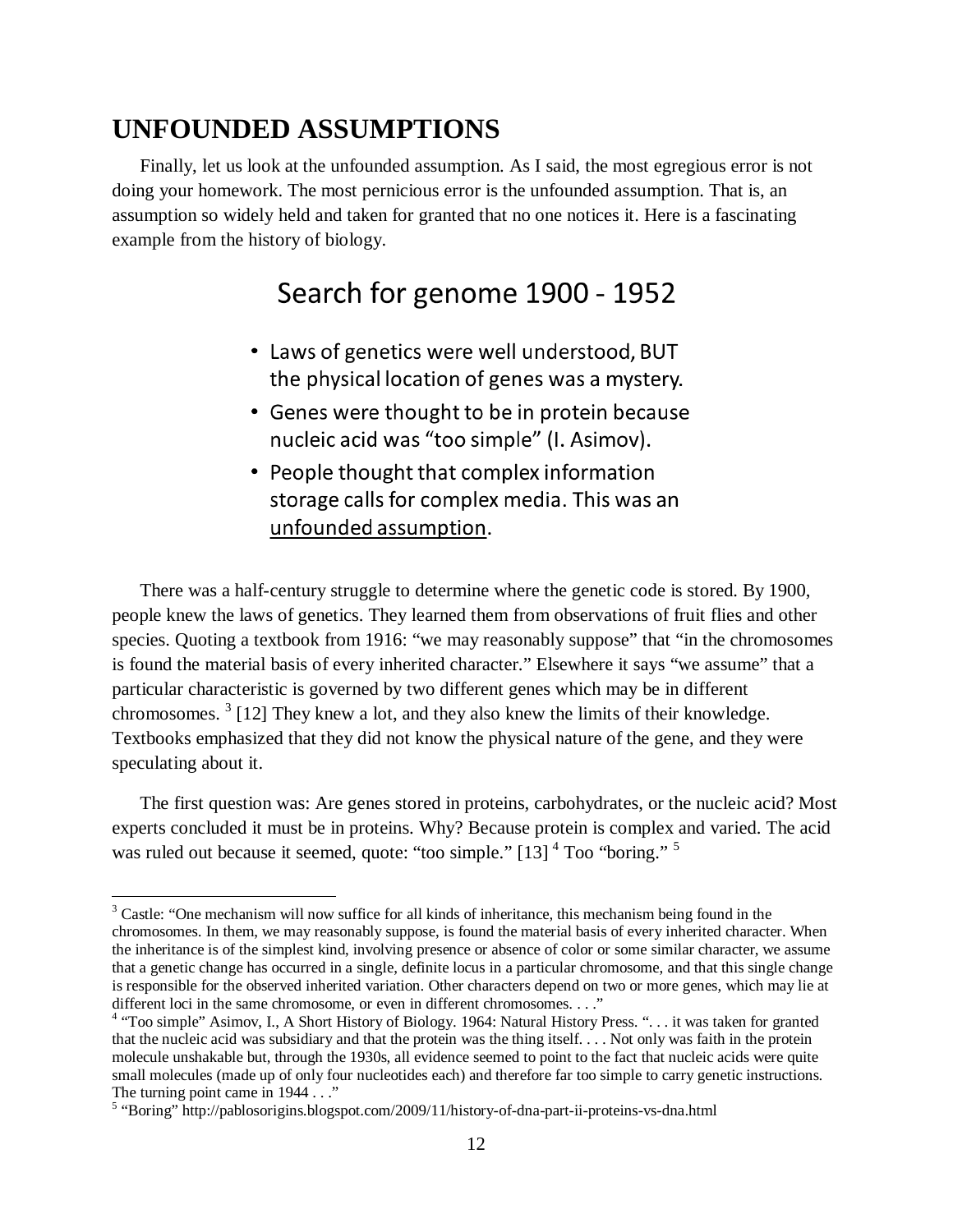To put it in modern terms: people thought that complex information has to be stored in a complex data storage medium. From our point of view, the notion that the acid is "too simple" sounds comical, because we are used to binary data storage in simple repetitive structures. We live in sea of information. Our computers store more bytes of data than there are grains of sand on all of the beaches of the earth.[[14\]](#page-13-13)

There was some mechanical data storage back then, such as IBM punch-cards. Most people never encountered such things and had no feel for them. I doubt it would have occurred to a biologist in 1930 to consult with IBM engineers. Wide ranging cross-disciplinary collaboration is a great thing, but you have to have some idea who you want to collaborate with, and why. I do not think we know that either, in our case. Other people know the answers to our questions, but we don't know who they are, and they have never heard of us.

This "complicated storage" hypothesis had no basis in biology. It just drifted in through a window and settled in people's minds. Are there phantom unfounded notions holding back the development of cold fusion? John Bockris said: "The Coulomb barrier is a shibboleth! A myth!" You can be the judge of that. Many skeptics believe that all cold fusion reactions must produce a huge flux of neutrons. This belief is well-grounded in plasma fusion theory, unlike the "complicated storage" idea. Well-grounded or not, once the experiments proved there is no giant flux of neutrons, everyone should have put that belief aside. It has become an unquestioned assumption. A shibboleth. Are we making similar dogmatic mistakes? I can't tell; I would be as blind to them as you are. I can only caution you to be careful.

Let me close with the history of biology. By the mid-1940s they concluded that the gene is in nucleic acid. They were still floundering around trying to figure out the structure of DNA when along came James Watson, another lazy young man like Martin Fleischmann in the chicken house. By his own account, Watson was always ready to cut corners and goof off. He described a conference in Italy in 1951, a year before he discovered DNA. This is a picture of emergent science and the many *odd people* it attracts. It may make you feel better about our conferences:

"Much of the talk about the three-dimensional structure of proteins and nucleic acids was hot air. Though this work had been going on for over 15 years, most if not all of the facts were soft. Ideas put forward with conviction were likely to be the products of wild crystalographers who delighted in being in a field where their ideas could not be easily disproved. Thus, though virtually all biochemists . . . were unable to understand the arguments of the X-ray people, there was little uneasiness. It made no sense to learn complicated mathematical methods in order to follow baloney." *The Double Helix*, p.23 [\[15](#page-13-14)]